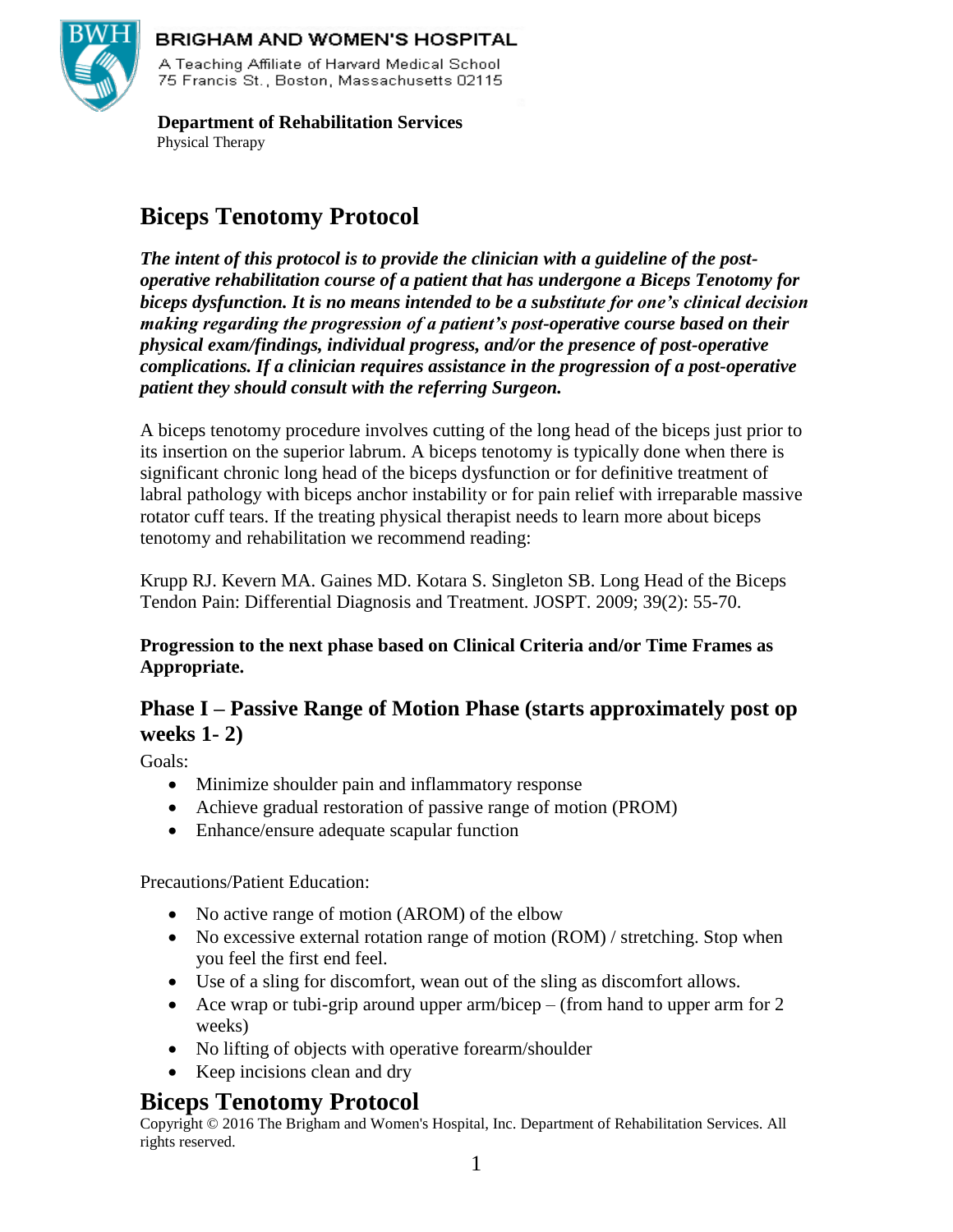Patient education regarding limited use of upper extremity despite the potential lack of or minimal pain or other symptoms

Activity**:**

- Shoulder pendulum hang exercise
- PROM elbow flexion/extension and forearm supination/pronation
- AROM wrist/hand
- Begin pain free shoulder PROM all planes of motion
- Scapular retraction and clock exercises for scapular mobility progressed to scapular isometric exercises.
- Ball squeezes
- Sleep with sling as needed to support operative shoulder, place a towel under the elbow to prevent shoulder hyperextension
- Frequent cryotherapy for pain and inflammation
- Patient education regarding postural awareness, joint protection, positioning, hygiene, etc.
- May return to computer based work.

Milestones to progress to phase II:

- Appropriate healing of the surgical incision
- Full PROM of shoulder and elbow
- Completion of phase I activities without pain or difficulty

## **Phase II – Active Range of Motion Phase (starts approximately post op week 2-4)**

Goals:

- Minimize shoulder pain and inflammatory response
- Discharge use of sling
- Achieve gradual restoration of AROM
- Begin light waist level functional activities

Precautions:

• No lifting with affected upper extremity

Activity:

- Progress shoulder PROM to active assisted range of motion (AAROM) and AROM all planes to tolerance
- Lawn chair progression for shoulder
- Active elbow flexion/extension and forearm supination/pronation

## **Biceps Tenotomy Protocol**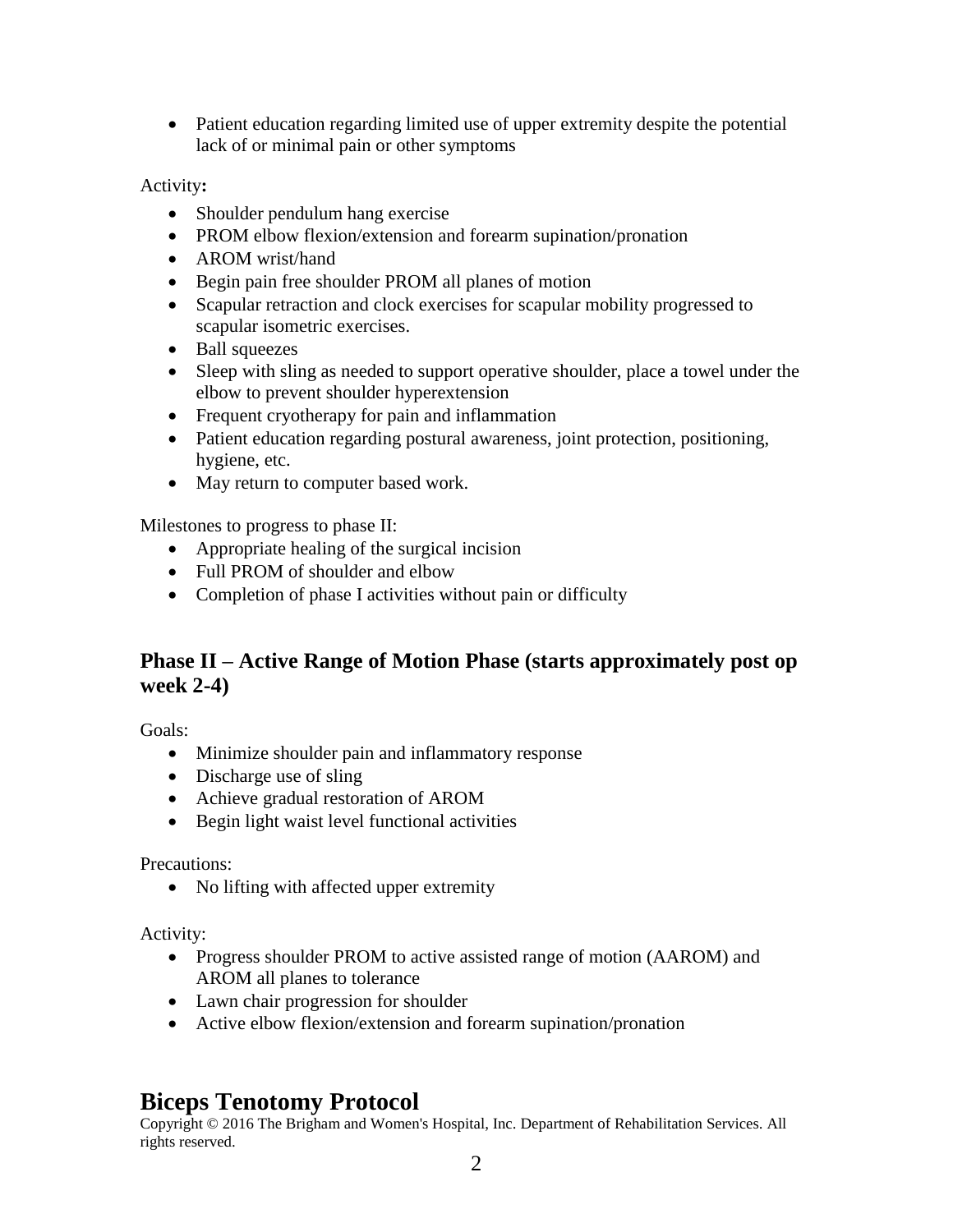- Glenohumeral, scapulothoracic, and trunk joint mobilizations as indicated (Grade I - IV) when ROM is significantly less than expected. Mobilizations should be done in directions of limited motion and only until adequate ROM is gained.
- Begin incorporating posterior capsular stretching as indicated
	- Cross body adduction stretch
	- Side lying internal rotation stretch (sleeper stretch)
- Continued Cryotherapy for pain and inflammation
- Continued patient education: posture, joint protection, positioning, hygiene, etc.

Milestones to progress to phase III:

- Full AROM of shoulder and elbow
- Appropriate scapular posture at rest and dynamic scapular control with ROM and functional activities
- Completion of phase II activities without pain or difficulty

#### **Phase III - Strengthening Phase (starts approximately post op week 4-6)** Goals:

- Normalize strength, endurance, neuromuscular control
- Return to chest level full functional activities

Precautions:

- Do not perform strengthening or functional activities in a given plane until the patient has near full ROM and strength in that plane of movement
- Patient education regarding a gradual increase to shoulder level activities

Activity:

- Continue A/PROM of shoulder and elbow as needed/indicated
- Initiate biceps curls with light resistance, progress as tolerated
- Initiate resisted supination/pronation
- Begin rhythmic stabilization drills
	- External rotation  $(ER)$  / Internal Rotation  $(IR)$  in the scapular plane
	- Flexion/extension and abduction/adduction at various angles of elevation
- Initiate balanced strengthening program
	- o Initially in low dynamic positions
	- o Gain muscular endurance with high repetition of 30-50, low resistance 1-3 lbs)
	- o Exercises should be progressive in terms of muscle demand / intensity, shoulder elevation, and stress on the anterior joint capsule
	- o Nearly full elevation in the scapula plane should be achieved before beginning elevation in other planes
	- o All activities should be pain free and without compensatory/substitution patterns
	- o Exercises should consist of both open and closed chain activities

## **Biceps Tenotomy Protocol**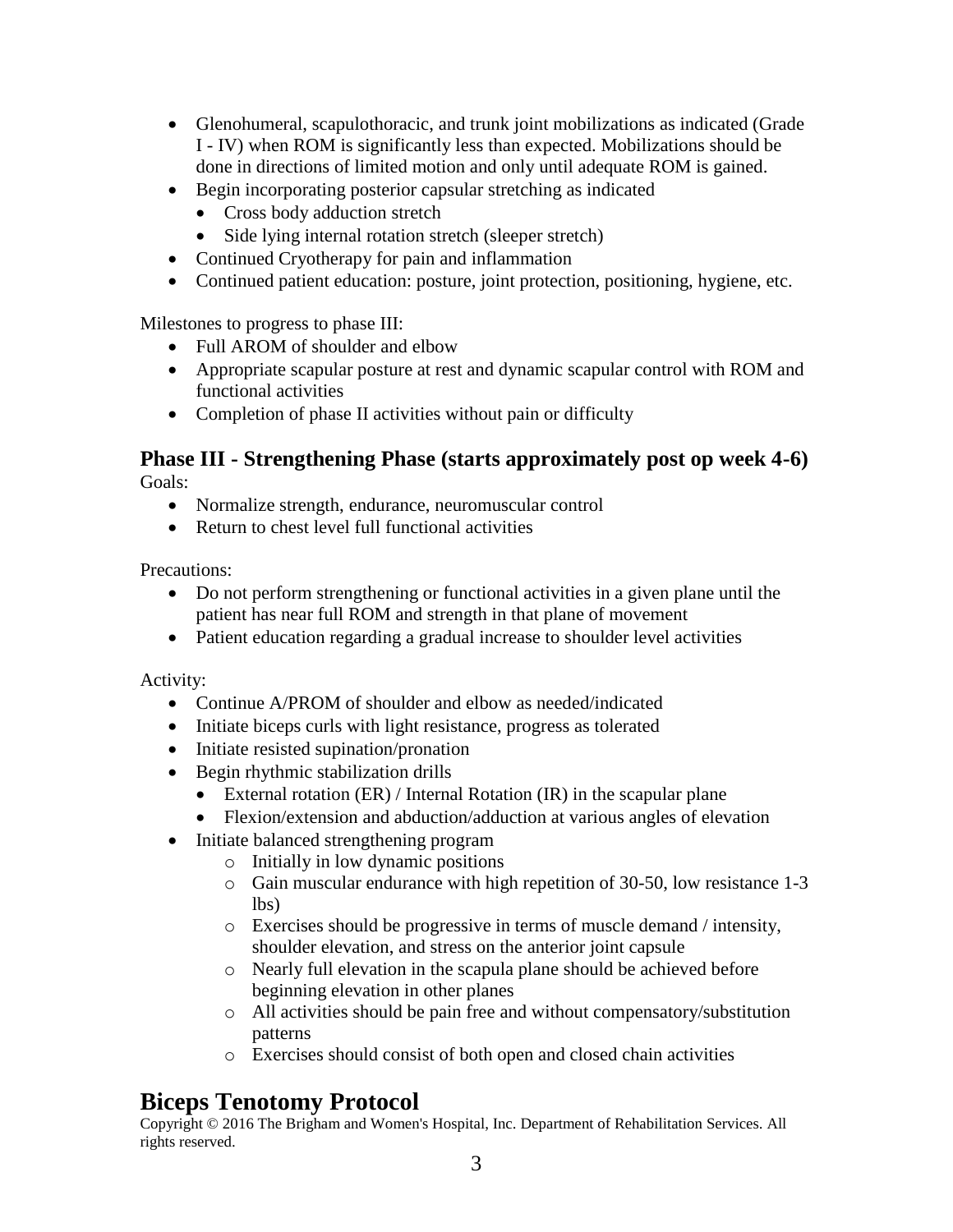- o No heavy lifting should be performed at this time
	- Initiate full can scapular plane raises with good mechanics
	- Initiate ER strengthening using exercise tubing at  $30^{\circ}$  of abduction (use towel roll)
	- Initiate sidelying ER with towel roll
	- $\blacksquare$  Initiate manual resistance ER supine in scapular plane (light resistance)
	- Initiate prone rowing at  $30/45/90$  degrees of abduction to neutral arm position
	- Begin subscapularis strengthening to focus on both upper and lower fiber segments
		- Push up plus (wall, counter, knees on the floor, floor)
		- Cross body diagonals with resistive tubing
		- $\bullet$  IR resistive band (0, 45, 90 degrees of abduction
		- Forward punch
- Continued cryotherapy for pain and inflammation as needed

Milestones to progress to phase IV:

- Appropriate rotator cuff and scapular muscular performance for chest level activities
- Completion of phase III activities without pain or difficulty

## **Phase IV – Advanced Strengthening Phase (starts approximately post op week 6+)**

Goals:

- Continue stretching and PROM as needed/indicated
- Maintain full non-painful AROM
- Return to full strenuous work activities
- Return to full recreational activities

Precautions:

- Avoid excessive anterior capsule stress
- With weight lifting, avoid military press and wide grip bench press

Activity:

- Continue all exercises listed above
	- o Progress to isotonic strengthening if patient demonstrates no compensatory strategies, is not painful, and has no residual soreness
- Strengthening overhead if ROM and strength below 90 degree elevation is good
- Continue shoulder stretching and strengthening at least four times per week
- Progressive return to upper extremity weight lifting program emphasizing the larger, primary upper extremity muscles (deltoid, latissimus dorsi, pectoralis major)
	- o Start with relatively light weight and high repetitions (15-25)

## **Biceps Tenotomy Protocol**